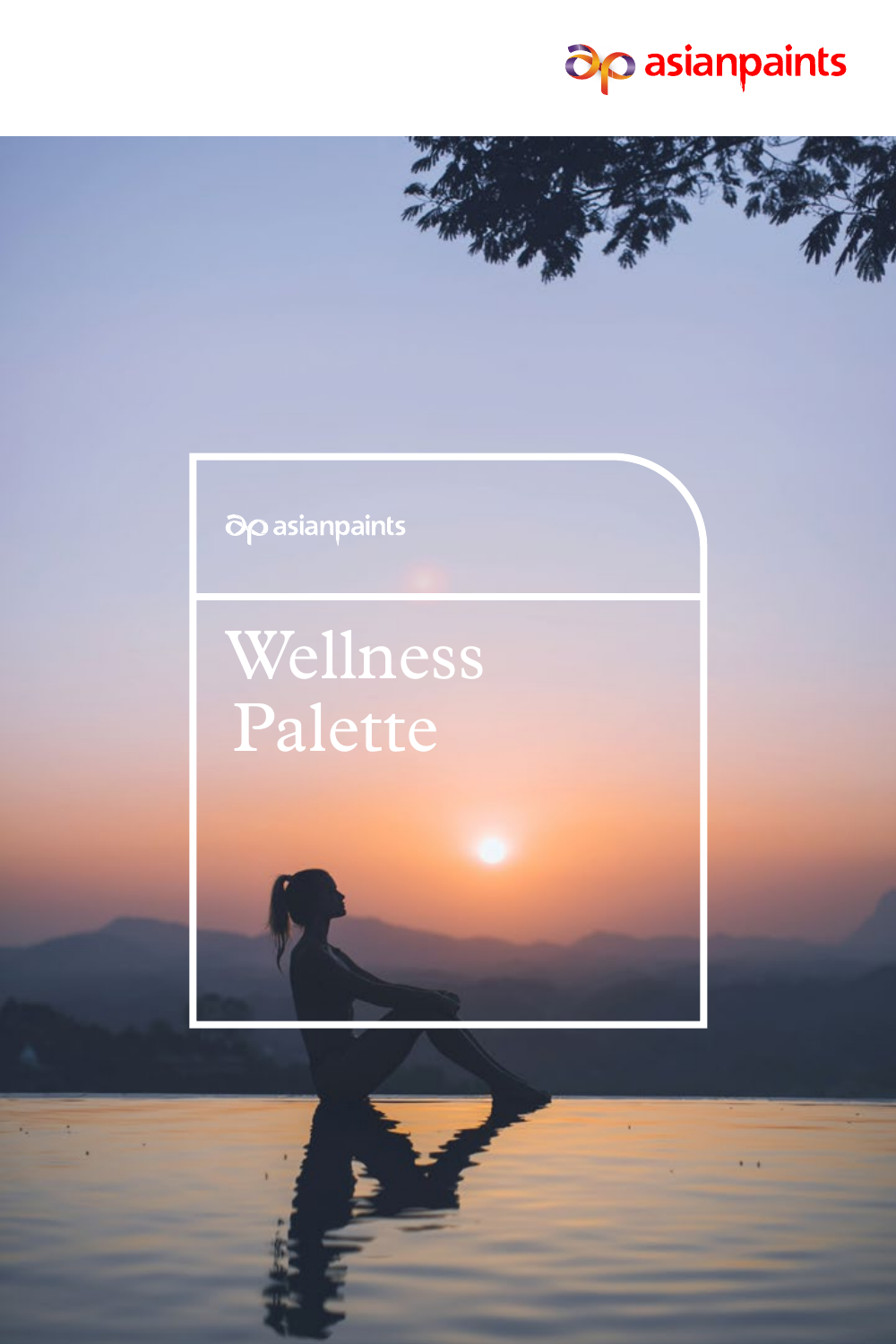

There are seasons in life. A time to be productive; a time to celebrate; a time to focus; and a time to contemplate. And there's a colour for each of these moods.

Colours that heal us Colours that energise us Colours that elevate us Colours that calm us down

This season, put your wellness above all. Recolour your mood. Nurture, Rejuvenate and Celebrate with Asian Paints Wellness Palette.

Happy & Safe painting!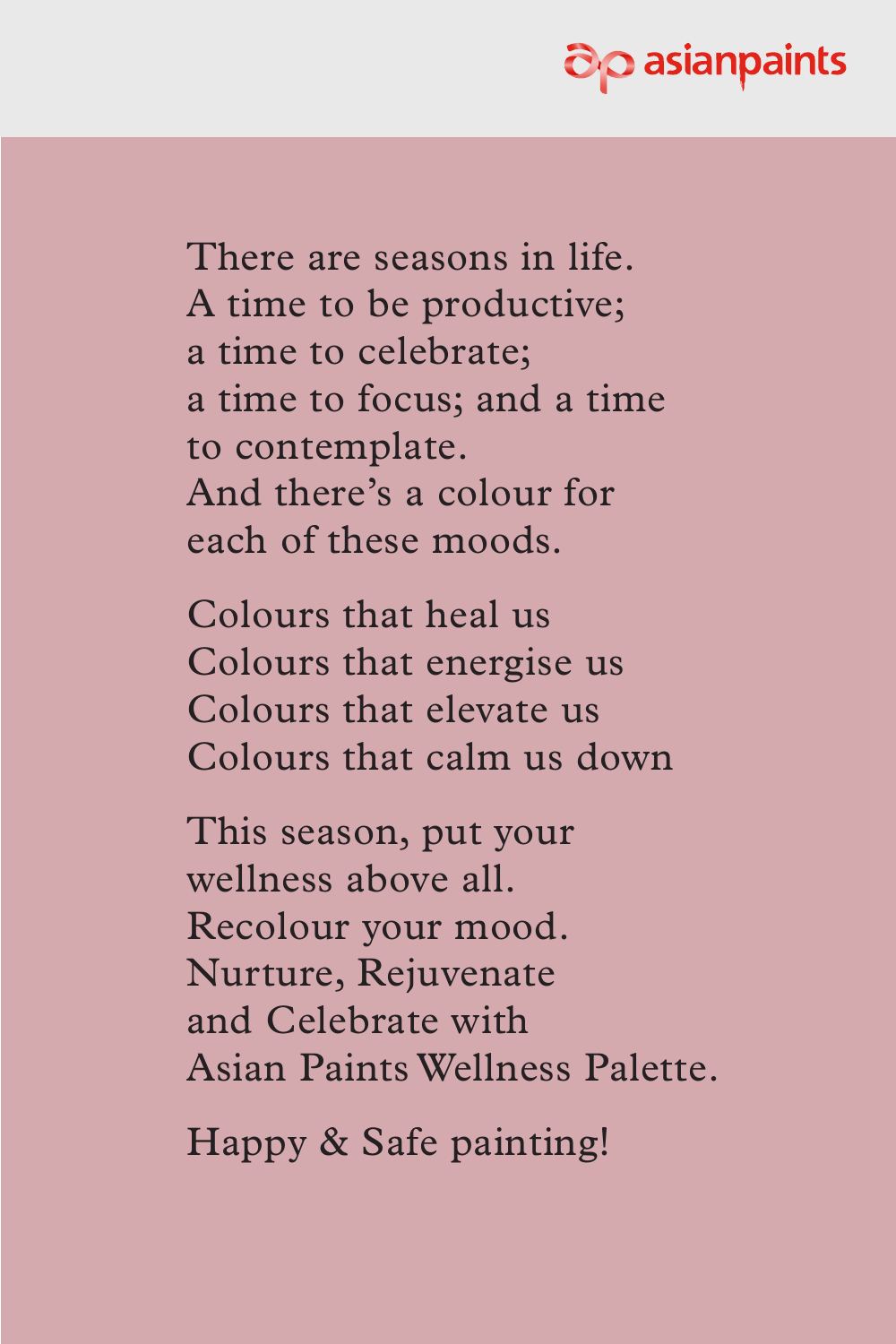#### Wellness Palette — **Nurture**





### Nurture

Find a sense of inner balance with Nurture, low intensity colours that feel gentle and nourishing. In each combination, warm and cool colours work in harmony. Reconnect with yourself with colours that Nurture.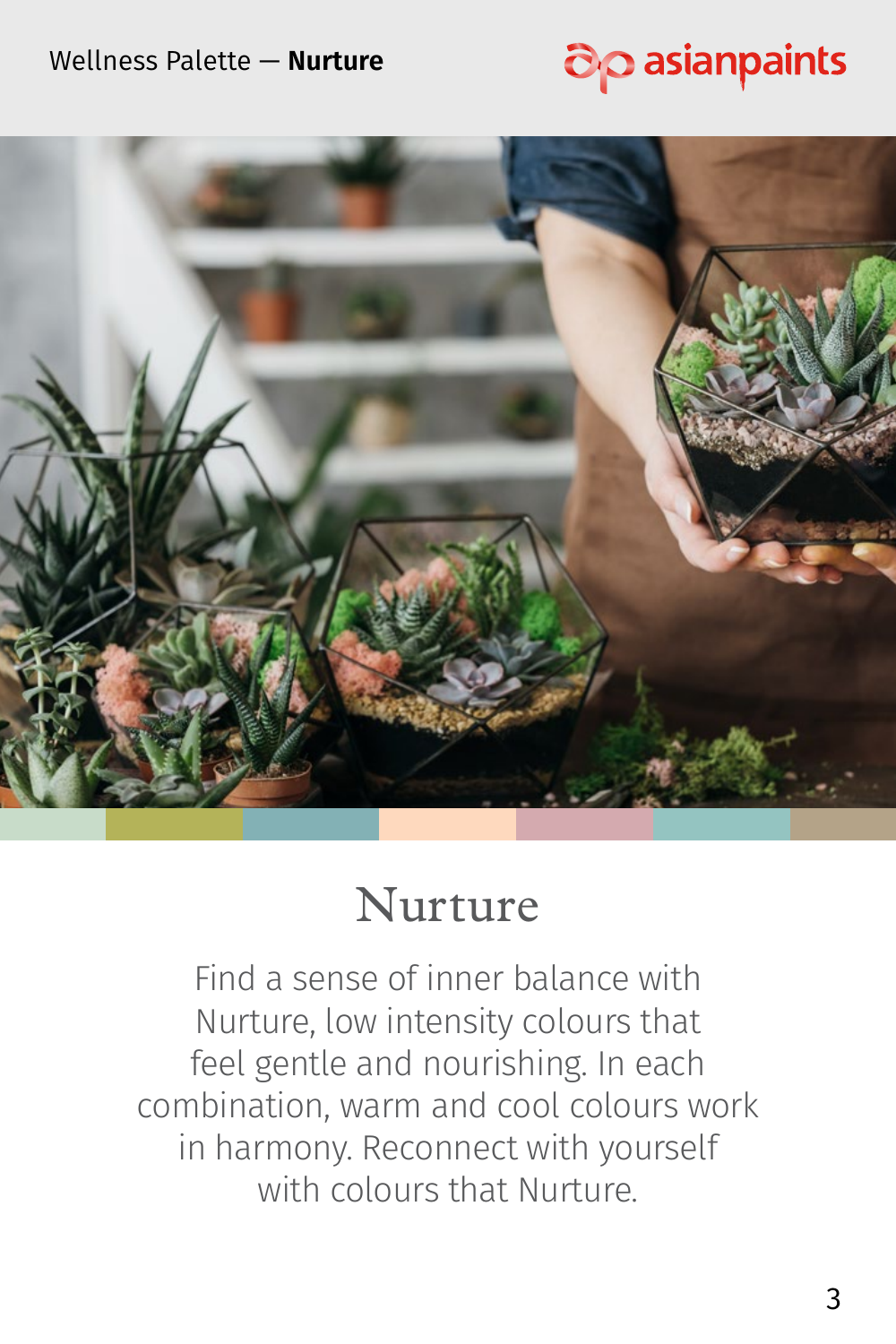#### Wellness Palette — **Nurture**





### Nurture

Nurturing and gentle. Pairs of warm and cool colours that bring a sense of harmony to your space.



High Spirits **0299** Dew Drop **6134** Smoke Grey

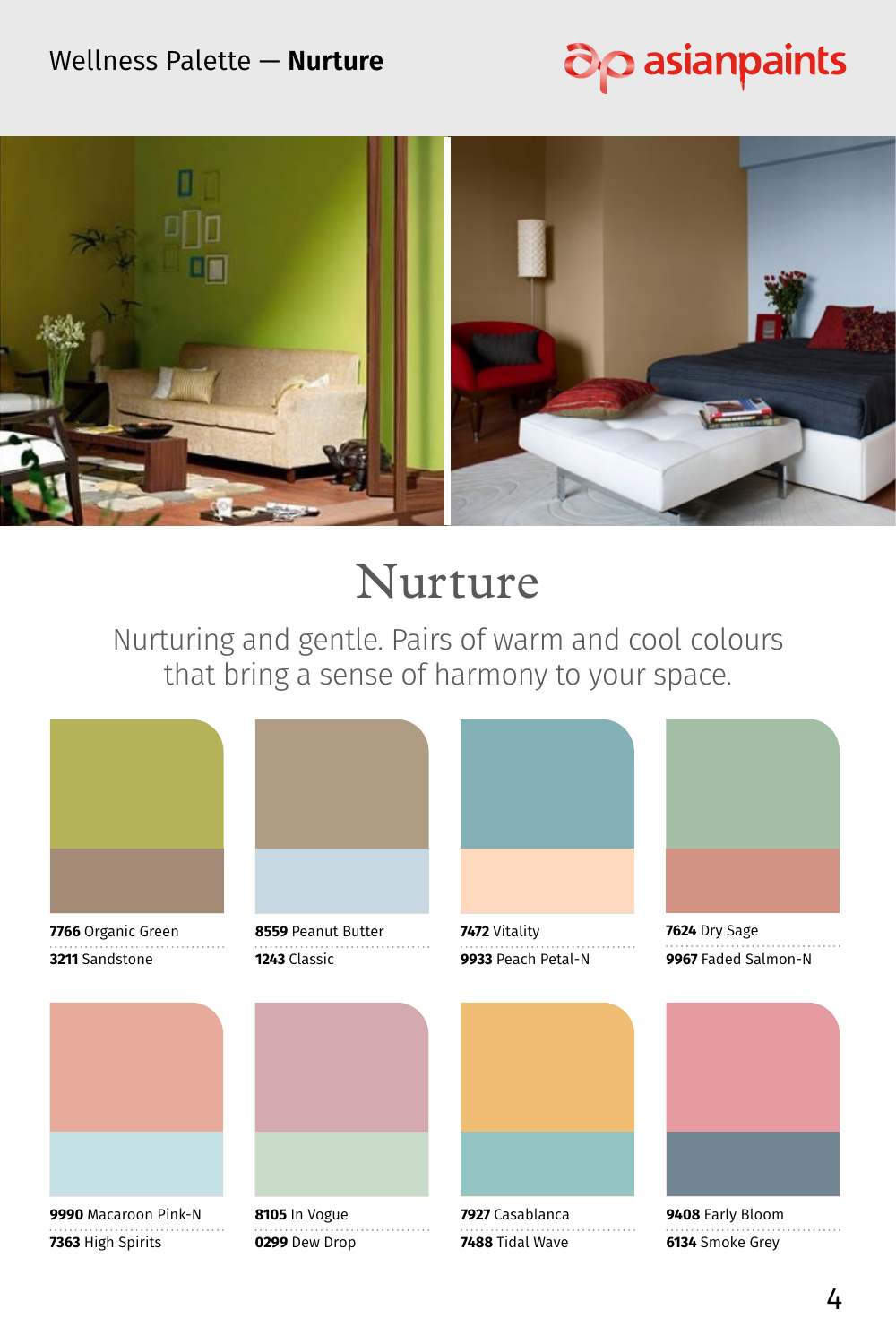#### Wellness Palette — **Rejuvenate**





### Rejuvenate

Fresh, cool and soothing, Rejuvenate is a series of nature-inspired colour combinations. Dull mid-tones of blues, teals and cool greens, make you feel calm and restful. Replenish your soul with colours that Rejuvenate.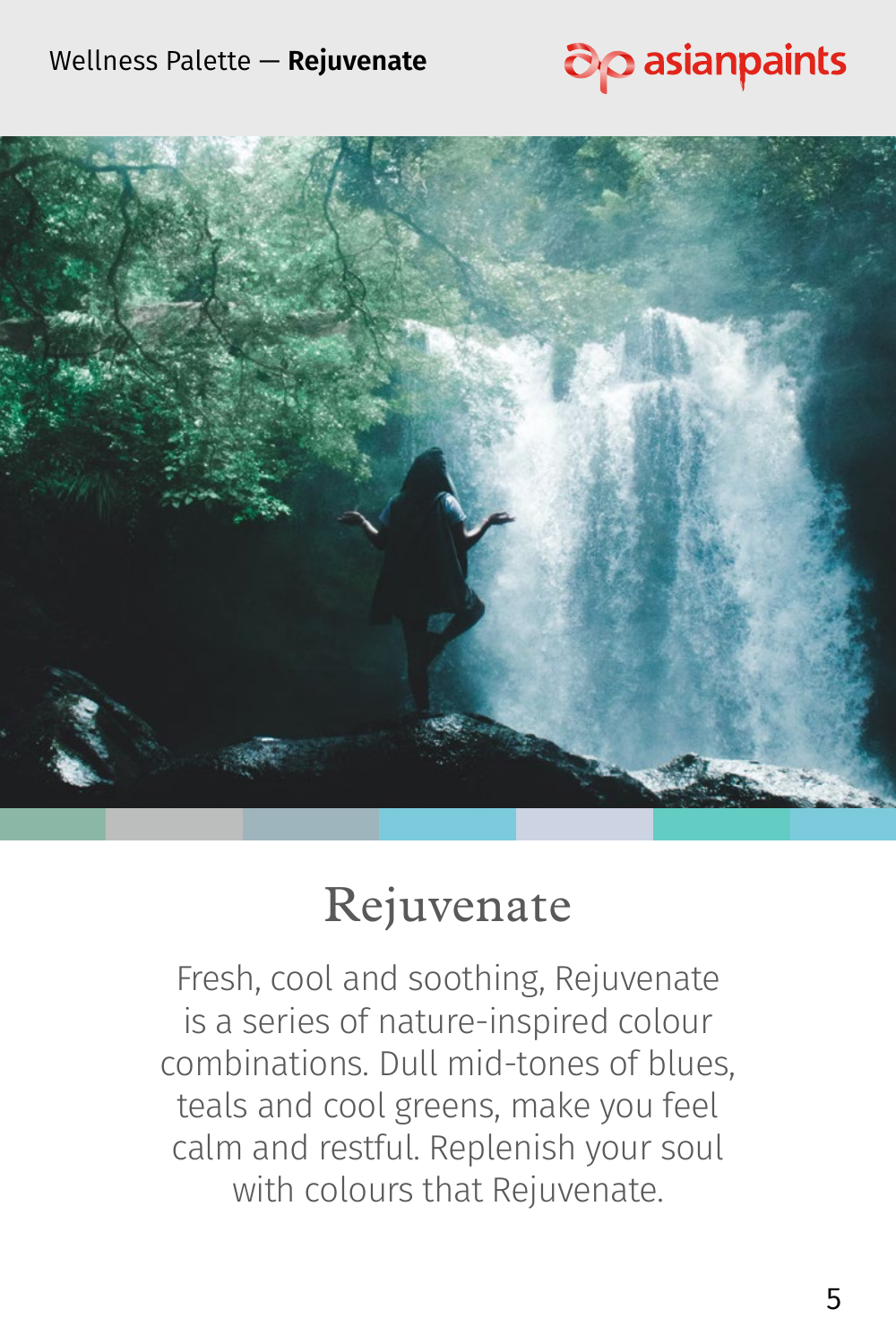#### Wellness Palette — **Rejuvenate**





## Rejuvenate

Fresh and soothing. Dull blues, teals and cool greens that make you feel restful.



**7607** Terrace Garden **7556** Zen Mist

**8273** Grand Bay **K255** Dawn Blush-N

**7560** Laguna Beach **L118** Water Spray

**7344** Gauguin Blue **7850** Banana Cream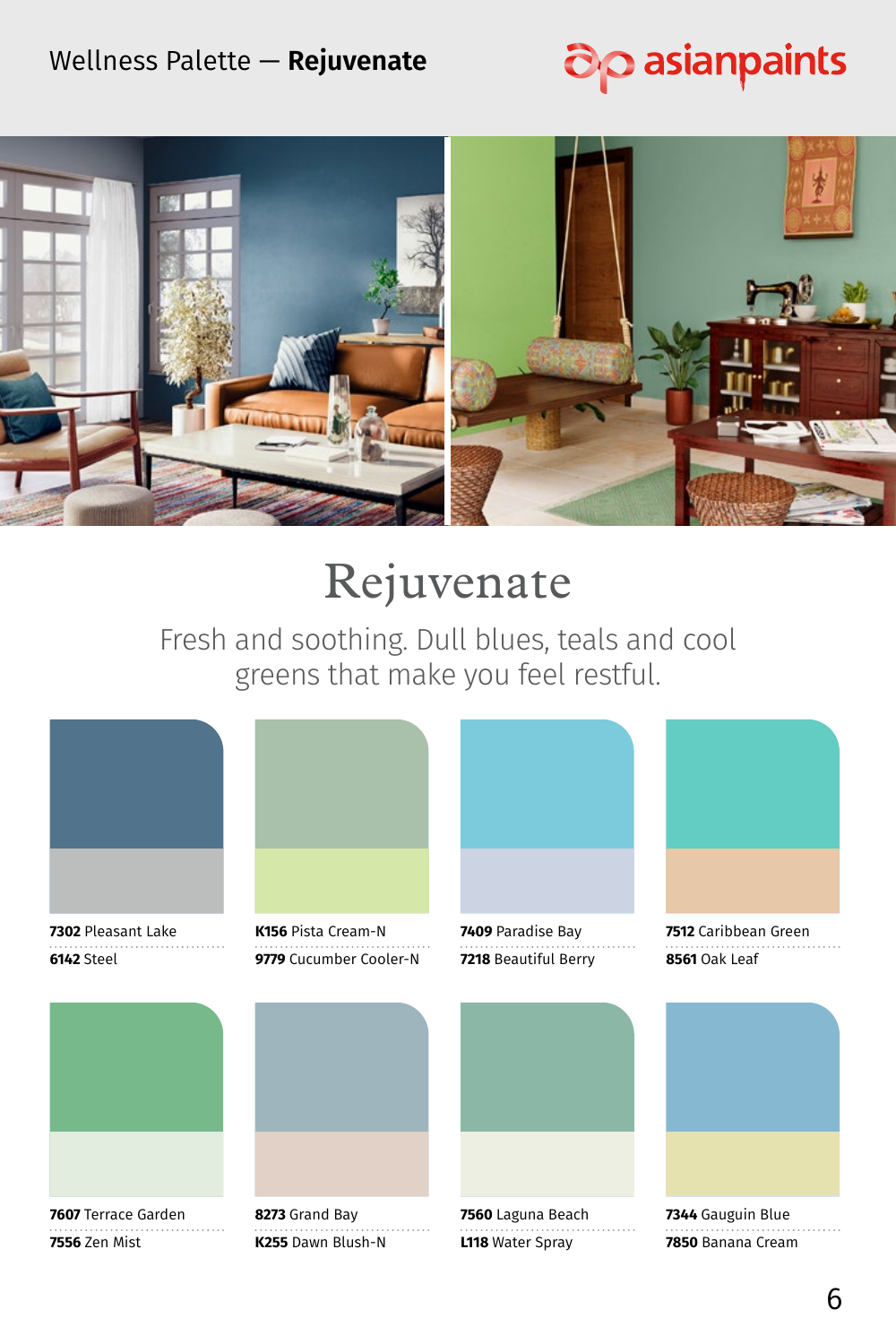#### Wellness Palette — **Celebrate**





### Celebrate

It is time for some fun and optimism. With a play of contrasts and bright jewel tones, these shades are sure to make you feel joyful and energetic. Liven up your home with the colours of Celebration.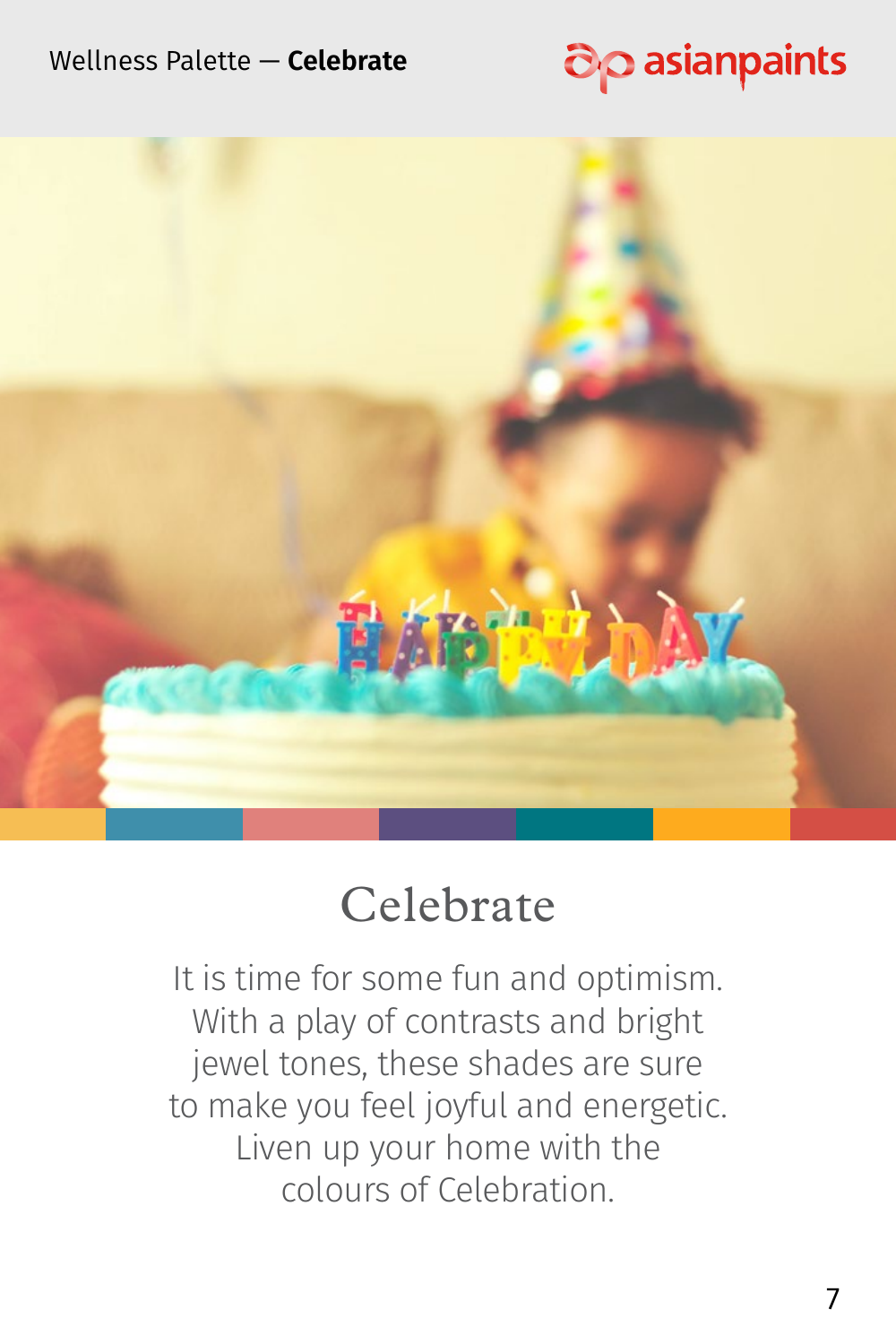#### Wellness Palette — **Celebrate**





# Celebrate

Play of contrasts, bright jewel tones. Shades that make you feel joyful and energetic.



**8054** Raspberry Souffle **7992** Sunset Beach



**7157** Egg Plant Delight **X138** Grape Riot



**X109** Mango Mood

 **X129** Burgundy Plus



**9680** Retro Blue **8061** Salsa **7934** Grains of Sand **7946** Sunny Side Up



**K237** Irish Crème Coffee-N **9991** Aboli-N



**X149** Polished Blue **K016** Mediterranean Pink-N